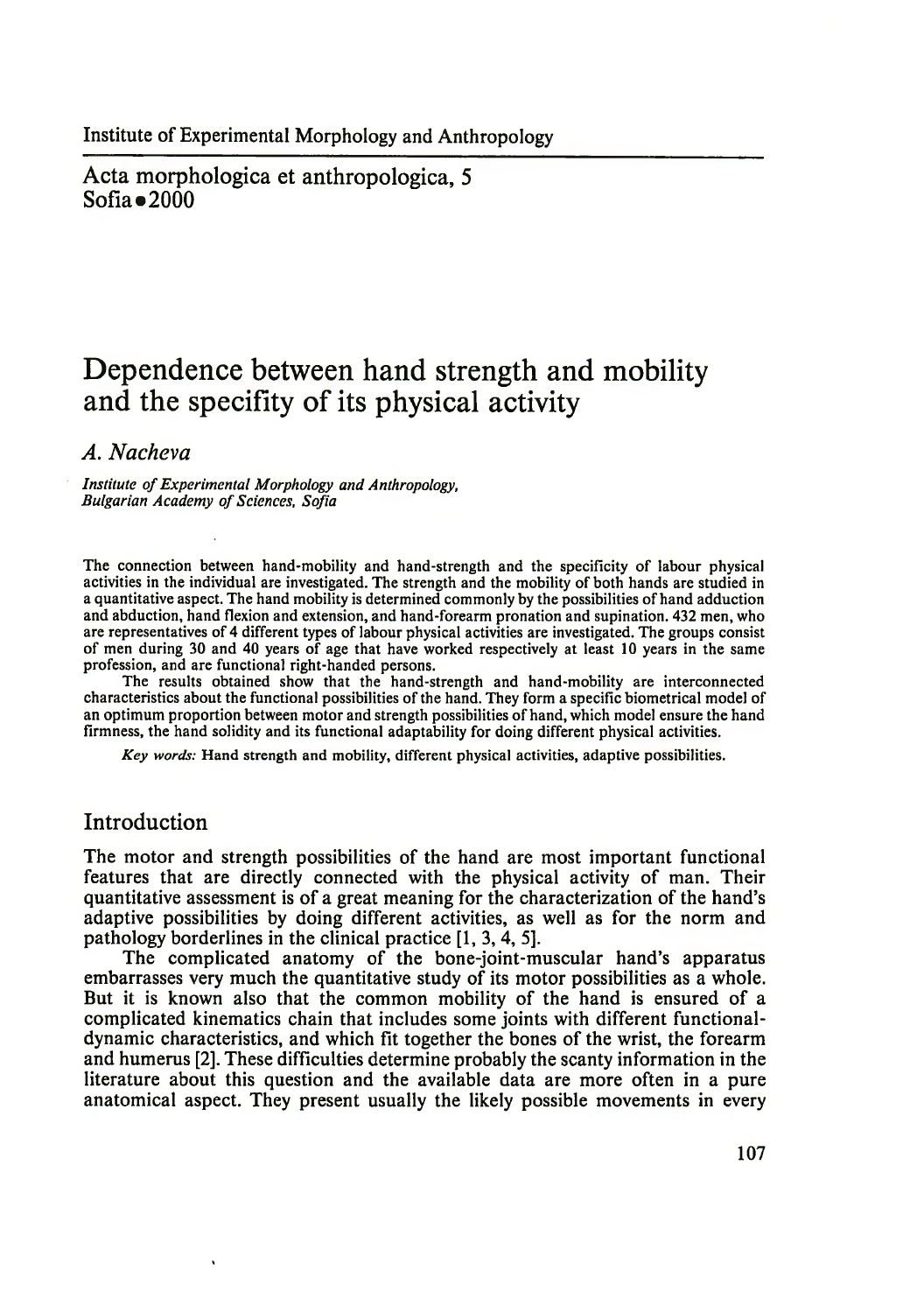separate joint, not giving the common data about the real summary movements of the hand. A unified standard method and appliances for an objective assessment of the movement's capacity of the human hand cannot be find in the literature [2, 3,6, 7].

The Aim of the present work is to investigate comparatively the functionaldynamic possibilities of the hand-strength and hand-mobility in the conditions of work for four kinds of labour physical activities.

### Material and methods

Four models as different physical activities in labour are chosen:

Builders — mason-white washers (marked on the tables and the figures as B-). Their hands physical activity in labour is connected with weight-lifting movements. The weights they lift in their work are from 5 to 10 kg. Both hands take part actively in the working process. The static efforts are very few.

Millwrights — machine-building workers (briefly M-). The right hand has a specific labour loading in this kind of work. The movement's capacity is little, but the static effort is big. The left hand has more holding up and supporting functions. The working objects and instruments weight over 10-15 kg.

Agricultural workers  $-$  market-gardeners and crop-raisers (briefly  $A<sub>-</sub>$ ). The hands physical activity in this kind of work is connected with different static-strength efforts.

Officials — financial and book-keeping specialists (briefly  $O$ -). Their hands physical activity in labour is connected with keyboard technical, and they work with both hands. The physical activity in them consists of very precious motive operations covering a little movement's capacity, but which demand continuously static efforts.

We study quantitatively the strength and mobility of both hands for the assessment of the hand's functional-dynamic status. The hand-mobility as a hole we render on the wrist's level by the goniometrical method and the appliances of Mutafov et al. [3]. We use the standard position of the hand plotted horizontally in semipronation according to the method applied, which is the usual position while working. The studied features are: *the hand's abduction, adduction, flexion and extension, and the hand-forearm's pronation and supination.* 

We investigate 432 men delivered equally into 4 groups according to the kind of their work. All men are clinically healthy ar d functional right-handed persons. They are among 30 and 40 years of age, and have at least 10 years experience in the corresponding profession.

The analysis and the assessment of the intergroup differences we made by the variation-statistical method. Comparisons between the groups are carried out by Student's "t" criterion at  $P\leq 0.05$ . We also use an own method for the objective quantitative assessment of the metrical differences between the values of right and left hand for the investigated features [5]. The evaluation is made according to the standard units of asymmetry  $(UA)$ , whose positive values show a right-sided, and the negative values — a left-sided one.

#### Analysis, discussion and results

As we know, the human being realizes his physical activities particularly with the hands, which is own to their strengthening and movable possibilities. In the present study we try to find the interconnection between these functional-dynamic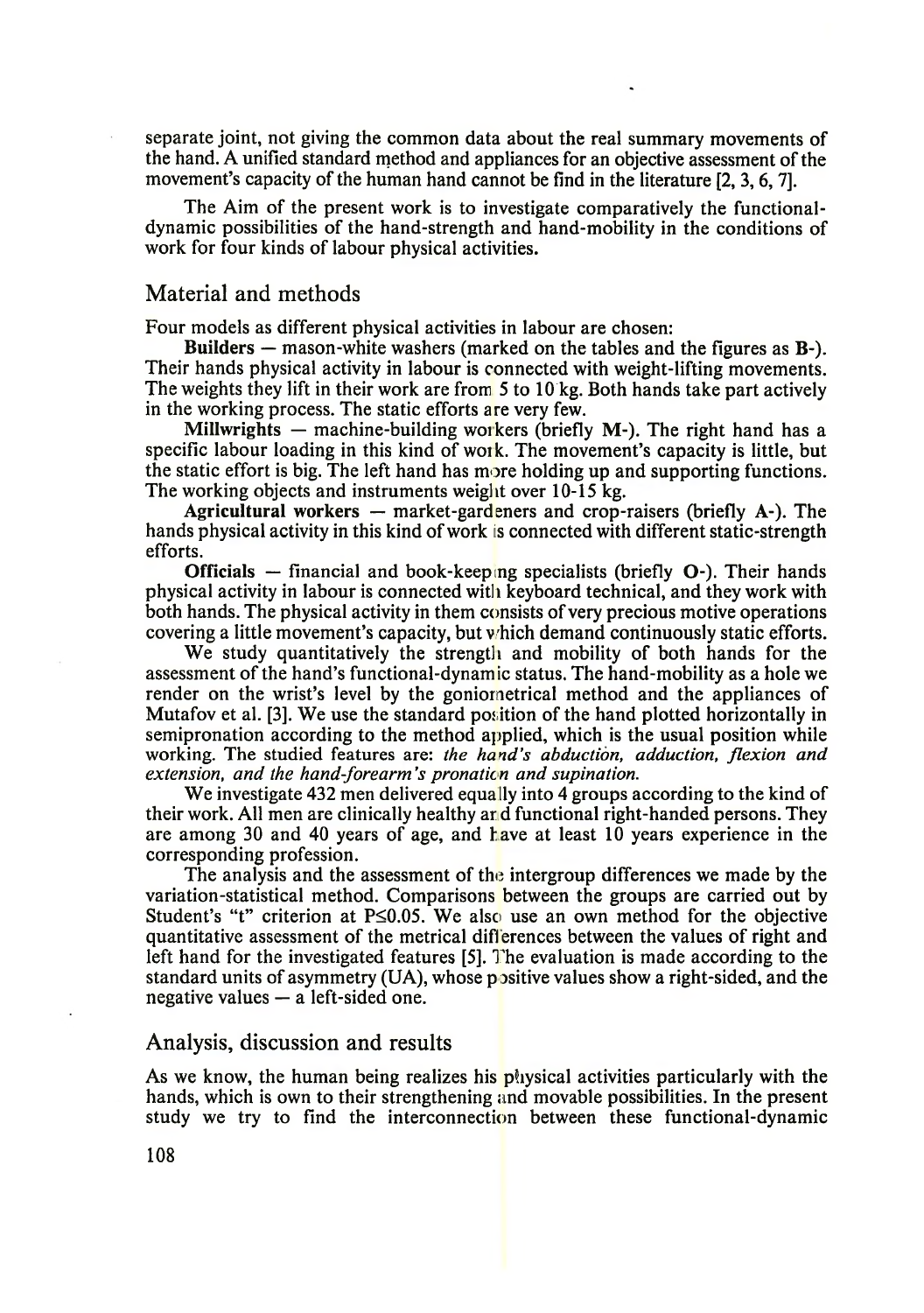| Features   | Profession          | Statistical data |      |       | Data of |                           |
|------------|---------------------|------------------|------|-------|---------|---------------------------|
|            | groups              | $\tilde{X}$      | Sī   | S     | V       | asymmetry<br>Unitis of    |
|            | Builders $-$ B      | 54.01            | 2.24 | 11.31 | 20.94   | Asymmetry (UA)<br>$+3.21$ |
| Hand       | Millwrights - M     | 54.86            | 1.87 | 9.47  | 17.26   | $+4.90$                   |
| strength   | Agriculturals $- A$ | 52.98            | 2.01 | 10.17 | 19.20   | $+3.97$                   |
|            | Officials $-$ O     | 57.84            | 2.01 | 10.13 | 17.50   | $+8.46$                   |
|            | в                   | 27.20            | 0.95 | 4.81  | 17.69   | $-5.57$                   |
| Adduction  | М                   | 26.77            | 0.99 | 5.04  | 18.82   | $-9.55$                   |
|            | A                   | 26.03            | 0.70 | 3.51  | 13.48   | $-5.05$                   |
|            | O                   | 29.51            | 1.02 | 5.17  | 17.50   | $-1.43$                   |
|            | B                   | 37.00            | 0.94 | 4.73  | 12.78   | $-8.22$                   |
| Abduction  | M                   | 36.35            | 1.12 | 5.65  | 15.55   | $-7.34$                   |
|            | A                   | 35.43            | 0.88 | 4.44  | 12.52   | $-4.97$                   |
|            | O                   | 41.99            | 1.21 | 6.12  | 14.57   | $-2.61$                   |
|            | B                   | 73.84            | 1.76 | 8.89  | 12.03   | $-2.21$                   |
| Flexion    | М                   | 70.92            | 1.86 | 9.40  | 13.41   | $-1.59$                   |
|            | A                   | 71.46            | 1.82 | 9.19  | 12.85   | $-3.93$                   |
|            | O                   | 83.56            | 1.61 | 8.12  | 9.72    | $-0.68$                   |
|            | B                   | 54.91            | 1.55 | 7.81  | 14.23   | $-4.77$                   |
| Extension  | М                   | 52.78            | 1.51 | 7.63  | 14.45   | $-9.64$                   |
|            | A                   | 47.74            | 1.73 | 8.76  | 18.35   | $-9.06$                   |
|            | O                   | 60.81            | 1.75 | 8.84  | 14.53   | $-4.50$                   |
|            | B                   | 21.76            | 0.91 | 4.58  | 21.07   | $-6.72$                   |
| Pronation  | М                   | 20.90            | 0.76 | 3.82  | 18.29   | $-4.61$                   |
|            | A                   | 19.31            | 0.71 | 3.60  | 18.66   | $-0.55$                   |
|            | О                   | 20.73            | 0.96 | 4.86  | 23.46   | $-4.02$                   |
|            | B                   | 155.44           | 2.78 | 14.02 | 9.82    | $+6.82$                   |
| Supination | M                   | 149.15           | 2.89 | 14.62 | 9.80    | $+6.08$                   |
|            | A                   | 143.82           | 2.61 | 13.20 | 9.18    | $+2.29$                   |
|            | О                   | 156.29           | 2.83 | 14.31 | 9.16    | $+3.85$                   |

T a b l e 1. Metrical data of investigated features

|  |  |  |  | T a b l e 2. Significant intergroup differences according to the t-test $(P<0.05)$ |  |  |
|--|--|--|--|------------------------------------------------------------------------------------|--|--|
|--|--|--|--|------------------------------------------------------------------------------------|--|--|

| Intergroup<br>ratio |                                                                     |  |                | B<br>M | В<br>A | в<br>O | M<br>A | M     | A     |
|---------------------|---------------------------------------------------------------------|--|----------------|--------|--------|--------|--------|-------|-------|
|                     | Hand                                                                |  |                |        |        | 2.64   |        | 2.26  | 3.54  |
|                     | strength                                                            |  | $\mathbf{2}$   |        |        |        |        | 1.97  | 2.64  |
|                     | Adduction                                                           |  |                |        | 2.05   | 3.53   |        | 3.78  | 5.87  |
| F                   |                                                                     |  | 2,             |        |        |        | 2.07   | 1.90  |       |
| E                   | Abduction                                                           |  |                |        | 2.88   | 5.96   |        | 7.04  | 9.03  |
| A                   |                                                                     |  | $\overline{2}$ |        | 1.90   | 3.08   |        | 2.41  |       |
| T                   | Flexion                                                             |  |                | 2.35   |        | 8.39   |        | 10.58 | 10.25 |
| U                   |                                                                     |  |                |        |        | 2.26   |        |       | 3.35  |
| $\mathbf R$         | Extension                                                           |  |                | 2.03   | 5.92   | 5.20   | 4.13   | 7.15  | 10.40 |
|                     |                                                                     |  | $\overline{2}$ | 2.52   | 2.66   |        |        | 3.43  | 3.35  |
| Е                   | Pronation                                                           |  |                |        | 4.49   |        | 3.30   |       | 2.65  |
| S                   |                                                                     |  | $\overline{2}$ |        | 2.92   |        | 1.93   |       | 1.96  |
|                     | Supination                                                          |  |                | 3.23   | 6.28   |        | 2.81   | 3.63  | 6.66  |
|                     |                                                                     |  | $\mathbf{z}$   |        | 6.38   | 4.12   | 4.92   | 2.70  | 2.40  |
|                     | Ø<br>1 For metrical data<br>For data of manifested asymmetry<br>109 |  |                |        |        |        |        |       |       |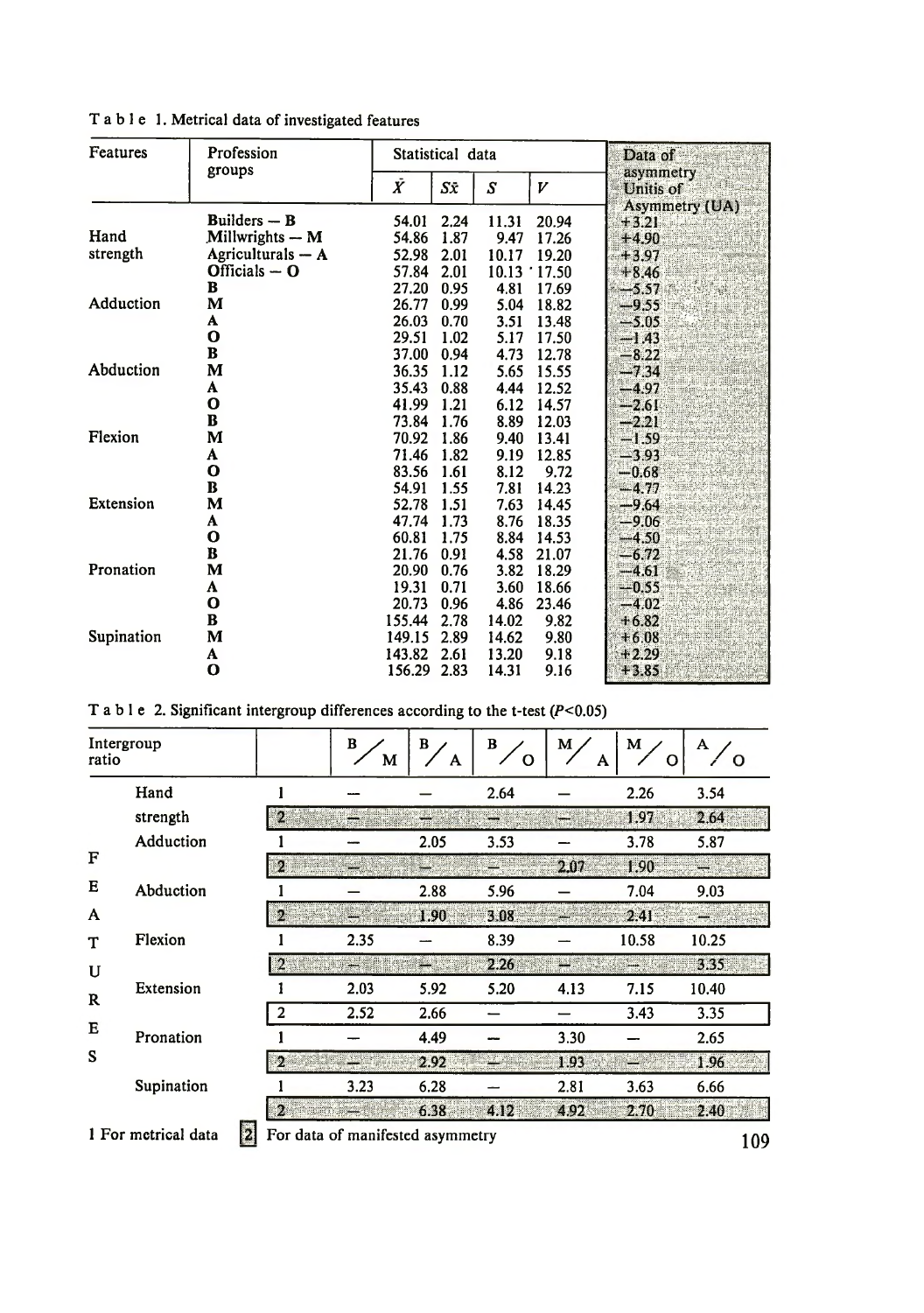characteristics of the hand during its adaptation in labour while doing different physical activities.

The variation-statistical analysis data (Table 1) illustrated on Figs 1,2,3,4 show that there are formed two basic types of functional-dynamic status of the hand in the investigated men. The first type combine the representatives of the three groups physical workers that have less strengthening and movable characteristics, and the other type combine those of the officials in which all the investigated features have bigger values.

These results show that the hand, which is not burdened with physical efforts has potentially bigger strengthening and movable possibilities. Obviously, the regular weight's burdenings and strengthening movements require a special biomechanical transformation that forms an optimal proportion between their quantitative characteristics. This interrelationship explains the specificity of corresponding physical activity. The conclusion obtained, is substantiated also by the character of the intergroup differences in the representatives of the three types of physical work. Every group of physical workers differs in the combination of strengthening and movable hand's possibilities. These combinations logically can be connected with the corresponding movable, static and weight burdening of the hand during the working process.

The agricultural workers have the lowest common capacity of hand-strength and the greatest parts of the intergroup differences are statistical significant (Table 2). The extension and pronation of the hand are more limited in these workers.

The differences between the hand's functional-dynamic characteristics in builders and millwrights also show a tendency about a formation of specific biomechanical models.

The millwrights have less motive possibility than the builders (statistical significant are the differences for flexion, extension and supination), but in them the values are bigger for the hand's strength. Obviously, the specific, regular physical loading of the hand in their kind of work wants more limited capacity of mobility, and middle strength possibilities. This biomechanical model shows a necessity for the application of big static efforts while backing and moving attendant loads that they use continuously in their work.



Fig. 1. Metrical data of hand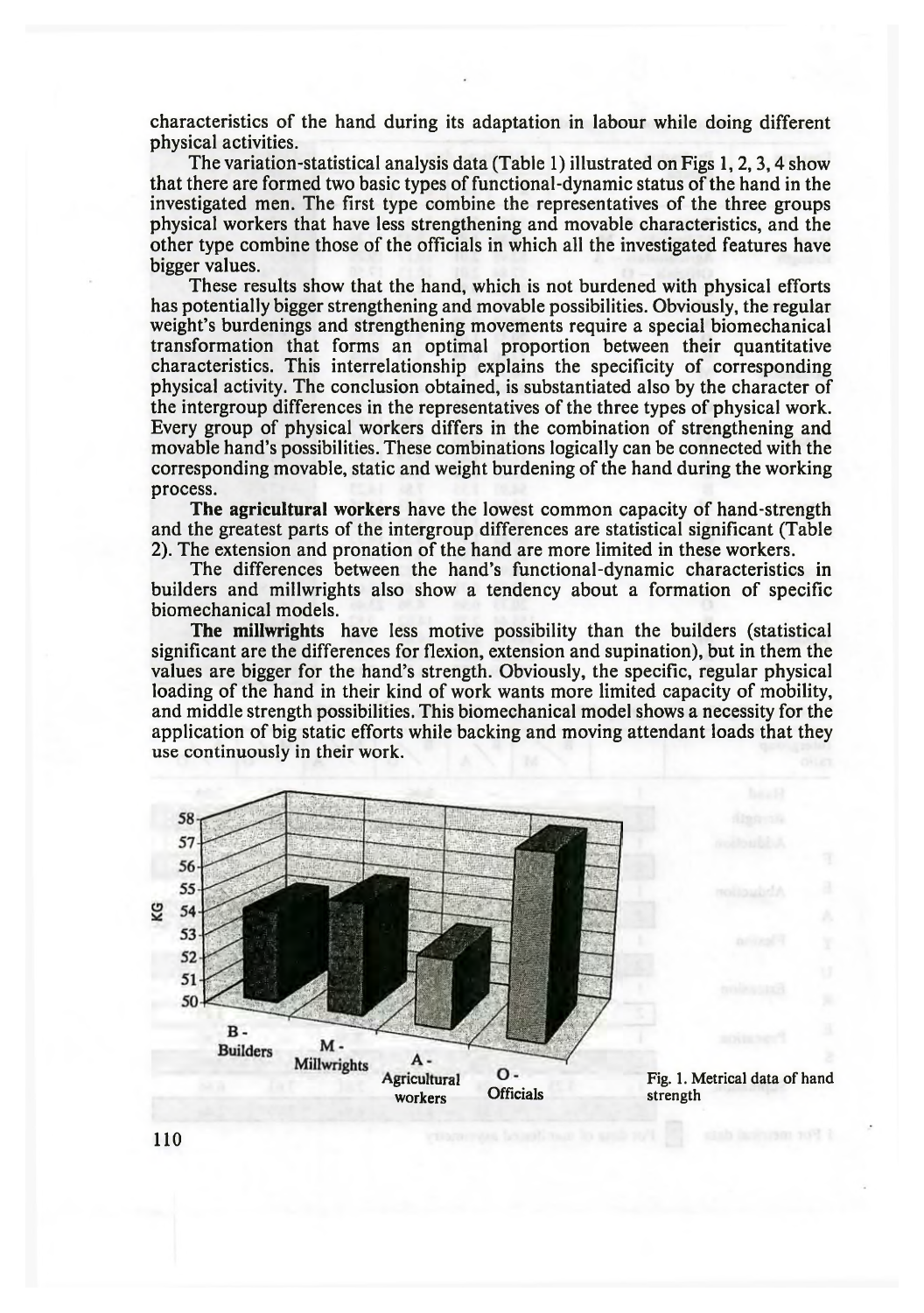





Fig. 3. Metrical data of flexion and extension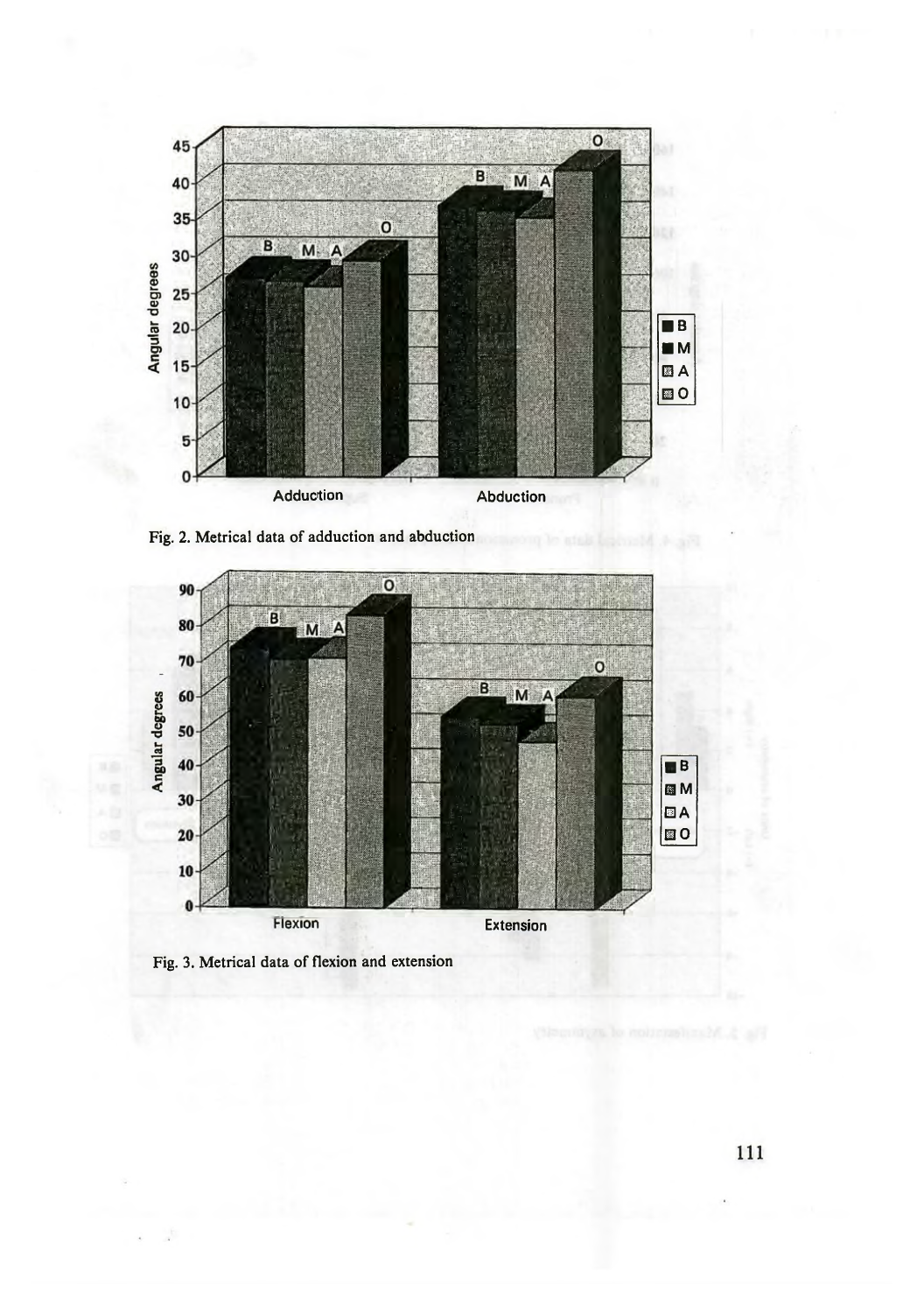

Fig. 4. Metrical data of pronation and supination



Fig. 5. Manifestation of asymmetry

112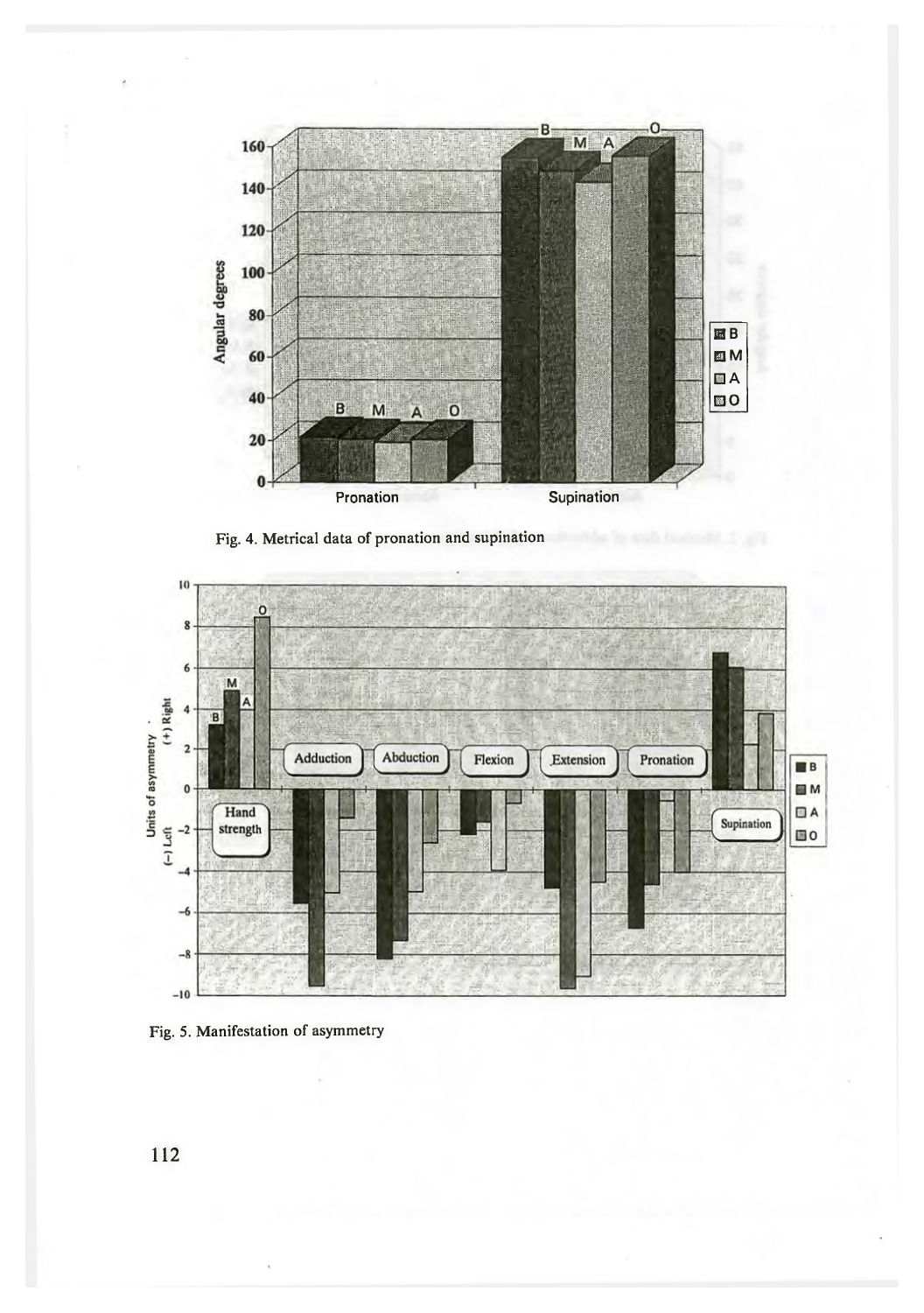The builder's hand has relatively bigger motive possibilities and less strength one in comparison with those of millwright. This biomechanical model corresponds with the regular bigger capacity of the movements in their work, and less weight's burdening.

The results from the analysis obtained are corroborated with the assessment of the metrical differences between the left hand and right one. The established differences logically can be connected with the specificity of various burdenings of both hands during the working process. The general data analysis about the manifestation of asymmetry (Fig. 5) shows that the hand's strength and its supination have right-sided asymmetry in all the investigated men, i.e. the right hand possesses more possibilities for this features. The left hand, however, has more possibilities for all other studied features. This general model of asymmetry led us to think, that the more burdened right hand possesses more possibilities for strength and supination movements and the left hand possesses more possibilities for all other movements.

Analysing the data for asymmetry in intergroup aspect, we see that they trace out a tendency for an inversely proportional correlation between the asymmetry size for hand-strength and the characteristics for its mobility. The officials differ again from the other 3 group of workers by the manifestation of asymmetry. They have the biggest right-sided asymmetry for the hand-strength, and the lowest left-sided one for the movement's abduction — adduction and flexion — extension. This kind of asymmetry in the officials that characterize the relatively the relatively equal motive possibilities for both hands in them can be connected with the relatively equivalent participation of the hands while working with keyboard technics.

The right-sided asymmetry is bigger for the hand-mobility of all other three groups manual workers in comparison with the officials. The lower movable possibilities of the right hand in the manual workers can be accepted as an indicator for a biomechanical restructures of the functional-dynamic possibilities of the right hand while doing a specific manual work. Moreover, the reduced mobility of the right hand in the manual workers shows also the weak points in the biomechanical model, where the adaptive changes while working, can easily transform into a pathological limitation, if there is no effective prophylaxes:

• in the mason-whitewashers there is a danger for pathological limitations in the abduction and pronation movements;

• in the machine-building workers it is for the abduction-adduction and extension movements;

• in the agricultural workers – for the extension movements.

#### Conclusions

The results obtained, while evaluating the functional-dynamic status of the hand under the condition of different physical activities, are of great meaning for:

the determination of the hand's working capacity for doing different kinds of physical activities;

the determination of a borderline between the adaptive and the pathological changes in the functional-dynamic status of the hand under the conditions of a regular and specific physical burdening of it;

The results obtained can be used also making norms for a diagnose and a quantitative assessment of the medicinal effect in different hand's diseases that limit the hand-mobility and the hand-strength.